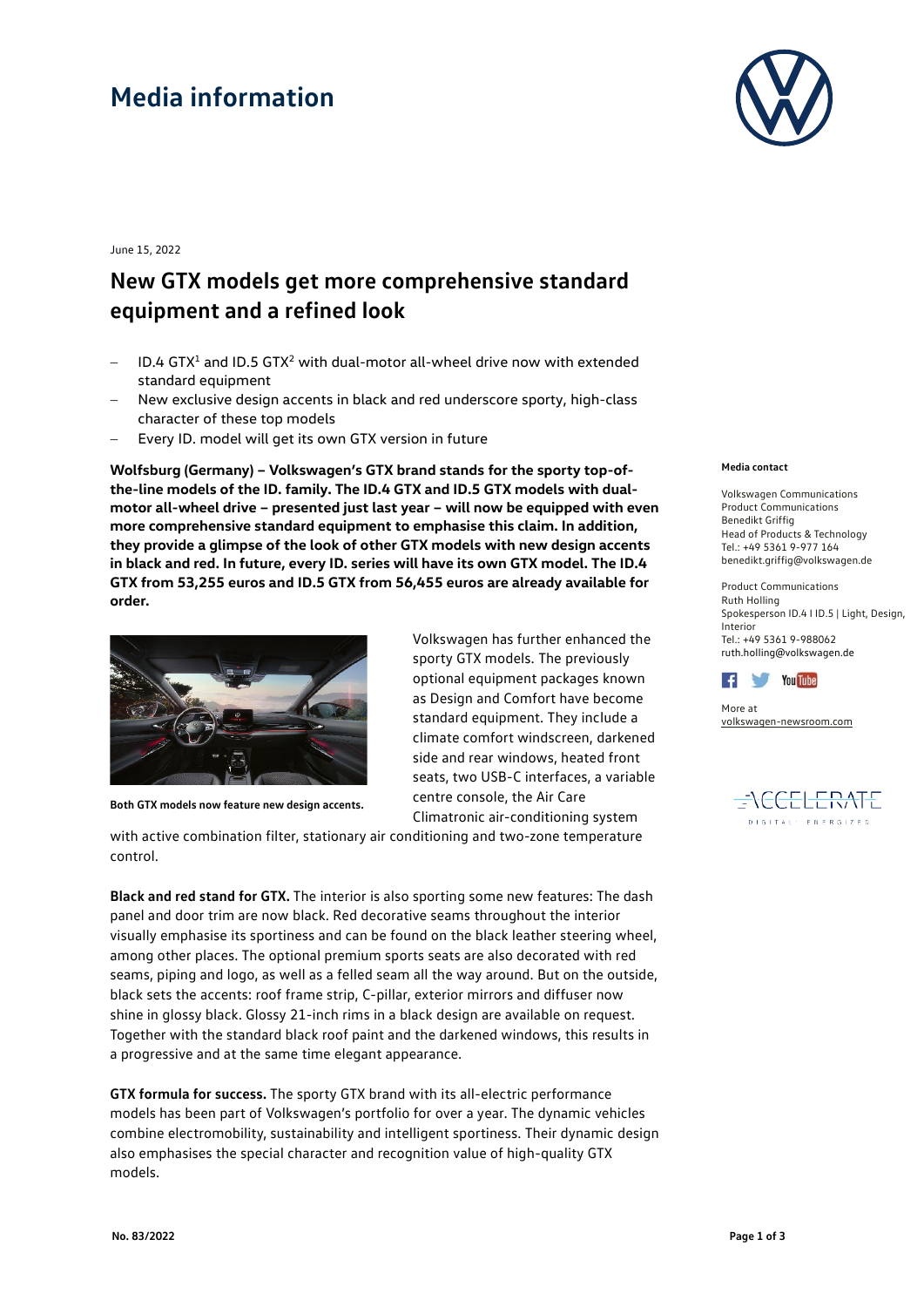## **Media information**



"The success of the ID.4 GTX and ID.5 GTX confirms our strategy of positioning the GTX brand independently. Both models in their respective series have installation rates of almost 40 percent," says Silke Bagschik, Head of Sales and Marketing for the ID. family. "We will continuously expand this brand and offer a GTX variant for every ID. model in future - from the  $ID.3<sup>3</sup>$  to the ID. Buzz<sup>4</sup>."

**Performance and everyday suitability thanks to the 4MOTION dual-motor all-wheel drive.** The GTX models use two electric motors: one on the front axle and one on the rear axle. They have system power of 220 kW (299 PS), offer a total torque of 460 Nm and work together as an electric drive. A permanently excited synchronous motor (PSM) with 150 kW (204 PS) of power and a torque of 310 Nm is active on the rear axle. An additional asynchronous motor (ASM) with 80 kW (109 PS) and 162 Nm is installed on the front axle. This is particularly compact and light, can be overloaded on a temporary basis and only produces minimal drag losses when it runs without being supplied with current. The vehicle's top speed is electronically limited to 180 km/h. The maximum trailer weight of both GTX models is 1,400 kilograms (for an 8 percent gradient), which is 200 kilograms more than the model versions with rear-wheel drive.

**Vehicle dynamics manager with specially developed software.** The intelligent control of the dual-motor drive of the ID.4 GTX and ID.5 GTX is handled by the vehicle dynamics manager. This software, developed in-house by Volkswagen, always aims to achieve the optimum combination of efficiency, dynamics and driving stability. The drive motor on the rear axle is often able to power the vehicle all by itself. As soon as the driver wants to shift to a sportier style or needs more traction, the asynchronous machine on the front axle is activated. This takes place in just a few fractions of a second and so smoothly that it is unnoticeable for the driver. Not only the powertrain, but also all braking, steering and chassis control systems are controlled by the vehicle dynamics manager, depending on the selected driving profile.

**Electric mobility that's even more customer-friendly.** The ID.4 GTX offers a range of up to 500 kilometres (WLTP); the ID.5 GTX, on the other hand, 512 kilometres (WLTP). The maximum charging capacity of both models is 135 kW. The 77 kWh high-voltage battery can be charged from 5% to 80% in up to 36 minutes and then offers a range of 337 kilometres for the ID.4 GTX and 376 kilometres for the ID.5 GTX (both WLTP values). The intelligent Electric Vehicle Route Planner provides support for long journeys as the navigation system creates clever multi-stop route planning to get the car to its destination as quickly as possible. This is continuously adjusted while the vehicle is in motion – for example, there is no need for a short charging stop if the driver drives very efficiently.

**Latest software generation and Plug & Charge:** With the next generation of the ID. software. the Plug & Charge function will also be available for the new GTX models, making charging on the go even more convenient. The vehicle automatically authenticates itself as soon as the customer plugs the charging cable into a compatible DC rapid-charging point and launches secure encrypted communication between the vehicle and the post. This authentication process takes just a few seconds before charging starts. Plug & Charge is already supported in many large charging infrastructures such as Ionity, Aral, BP, Enel, EON, as well as Iberdrola and Eviny. Further large providers will follow.